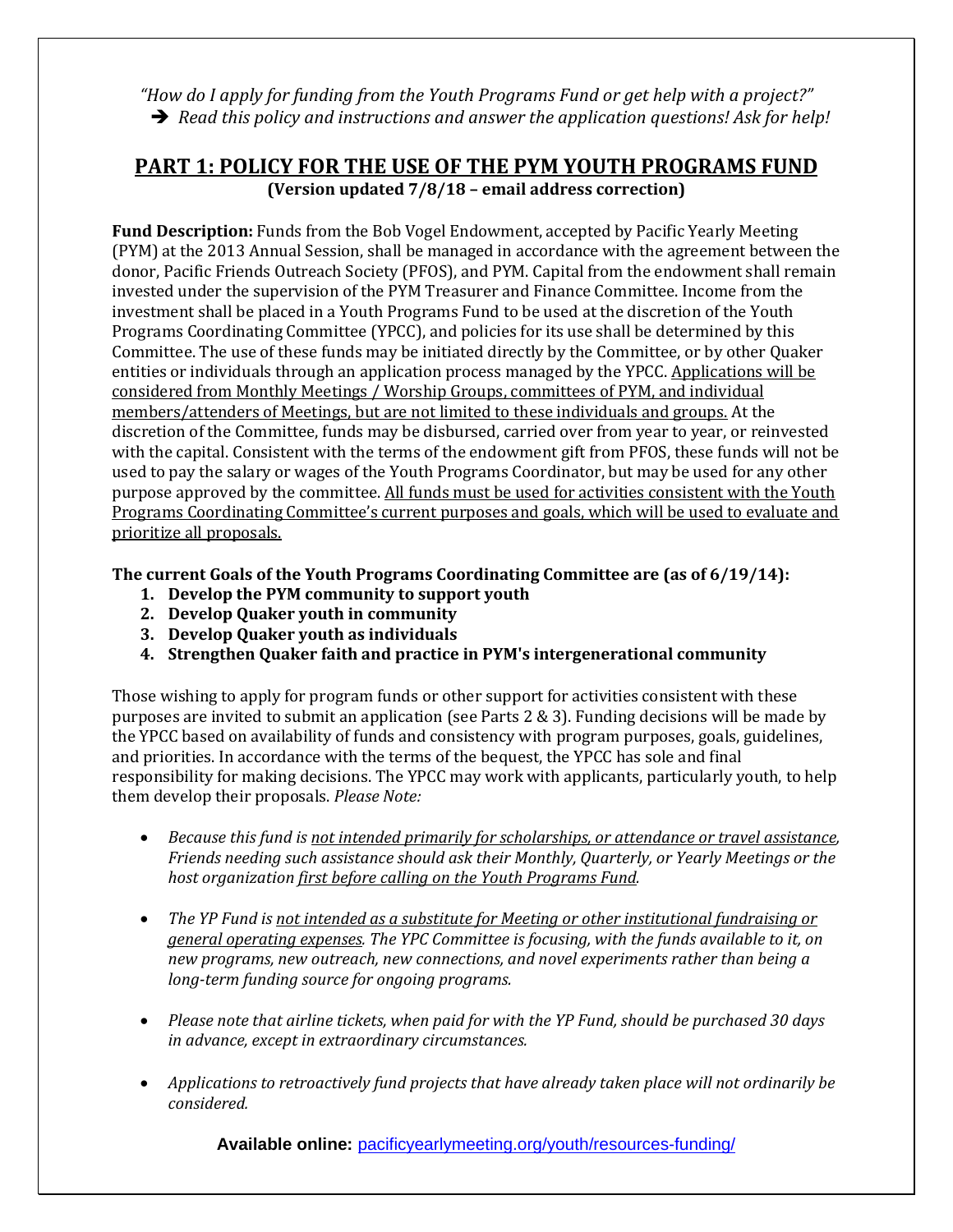#### **PART 2: APPLICATION INSTRUCTIONS (Version updated 7/8/18 – email address correction)**

*Please read the "Policy for the Use of the PYM Youth Programs Fund" and all the instructions and questions before starting your application. Please ask us if you have questions or need help.*

**Timing and Deadlines:** *Please allow plenty of time for the YPC Committee to convene and consider your application*. If a number of applications are pending, this may mean enough time for the Committee to gather applications, convene, and prioritize. The YPC Committee makes grants for selected projects on a year-round timeline, with applications due four times a year (March 20, June 20, September 20, and December 20). The Committee meets to make the awards about a month later. Friends are encouraged to consider this timeline and submit applications early enough to receive timely support.

**How We Decide:** Projects will be evaluated according to the criteria laid out in our policy and application documents. Award amounts will reflect not only goals, policy and need, but also the necessity of funding other projects.

**Reporting:** If your proposal is chosen for funding or other support, we ask you to submit an informal written report within 60 days of the end of your project telling us how your project turned out. The YPC Committee can help you with your report if needed. Please also let us know of any ways you are sharing the fruits of the experience, such as with photos and an article in a newsletter or magazine, social media posts, or a presentation at Monthly, Quarterly, or Yearly Meeting.

**Filling out the Application:** After thoroughly reading these instructions and "Policy for the Use of the PYM Youth Programs Fund," please answer ALL the questions in Part 3 in a separate document. Be as concise as possible (1 or 2 pages) while also giving complete information. Be sure to explain how your proposal fits this Fund's goals (see Part 1).

**Submitting the Application:** Send it to the Youth Programs Coordinating Committee as an email attachment (preferred) or hard copy (if email is not possible): [pym.youthcoordinator@gmail.com](mailto:pym.youthcoordinator@gmail.com) .

**Questions?** For more information or assistance in completing this application, contact the Youth Programs Coordinating Committee at [pym.youthcoordinator@gmail.com](mailto:pym.youthcoordinator@gmail.com) .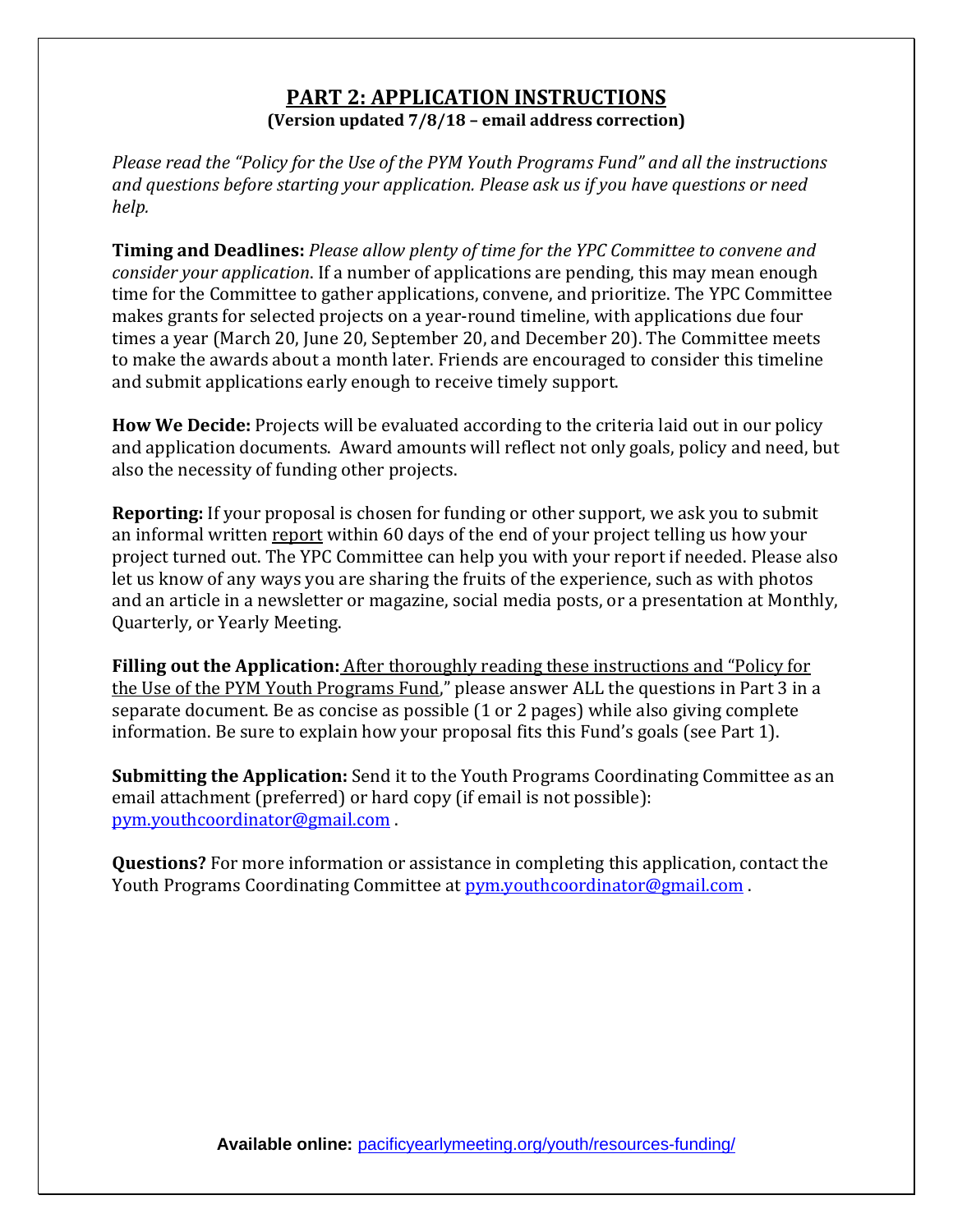# **PART 3: APPLICATION QUESTIONS**

## **(PYM Youth Programs Fund, Version updated 7/8/18 – email address correction**

Please read the "Policy for the Use of the PYM Youth Programs Fund" (Part 1) and all the instructions (Part 2) and application questions (Part 3) before starting your application. Feel free to contact us for any clarification or help. Answer ALL the following questions in a separate document (copy/paste them into a new document). Send it to [pym.youthcoordinator@gmail.com](mailto:pym.youthcoordinator@gmail.com) as an email attachment (preferred) or hard copy (if email is not possible) as described in Part 2. Be as concise as possible (1 or 2 pages) while also giving complete information.

# **1) a. Name of Project or Activity:**

- b. Date of this Application:
- c. Name of Contact Person preparing this application:
- d. Address, Phone, and Email:
- e. Monthly Meeting and/or other Quaker affiliation:
- f. Other key people involved in organizing the project and their affiliations:

g. Who is providing accountability, care, and oversight? How so? (Include their contact info.)

# **2) a. Description of activity/project and participants:**

b. Date(s), time(s) and location(s):

c. Purposes:

d. What has been your clearness process so far and what might it be as you proceed?

e. What would be 'success' for this project/activity? (Good enough, not perfect!) f. Please refer to the goals of the Youth Programs Coordinating Committee in our Fund Policy (Part 1) and describe which goals relate to this proposal and how they will be addressed.

## **3) a. Needs for support (describe):**

b. Funding amount requested from the YP Fund (if any):

c. Other sources and amounts of funding or support requested or received from other sources:

d. To whom should any checks be written (full legal name) and where shall they be sent (complete address)?

**4) Are there other ways that you would like the Youth Programs Coordinating Committee or Coordinator to help with your proposed activity/project? (For example, help with turnout for an event, bring pizza, connect you with other people doing similar work, etc.)**

#### **5) Any other comments, questions, or information you'd like us to know?**

*Thanks for your application!*